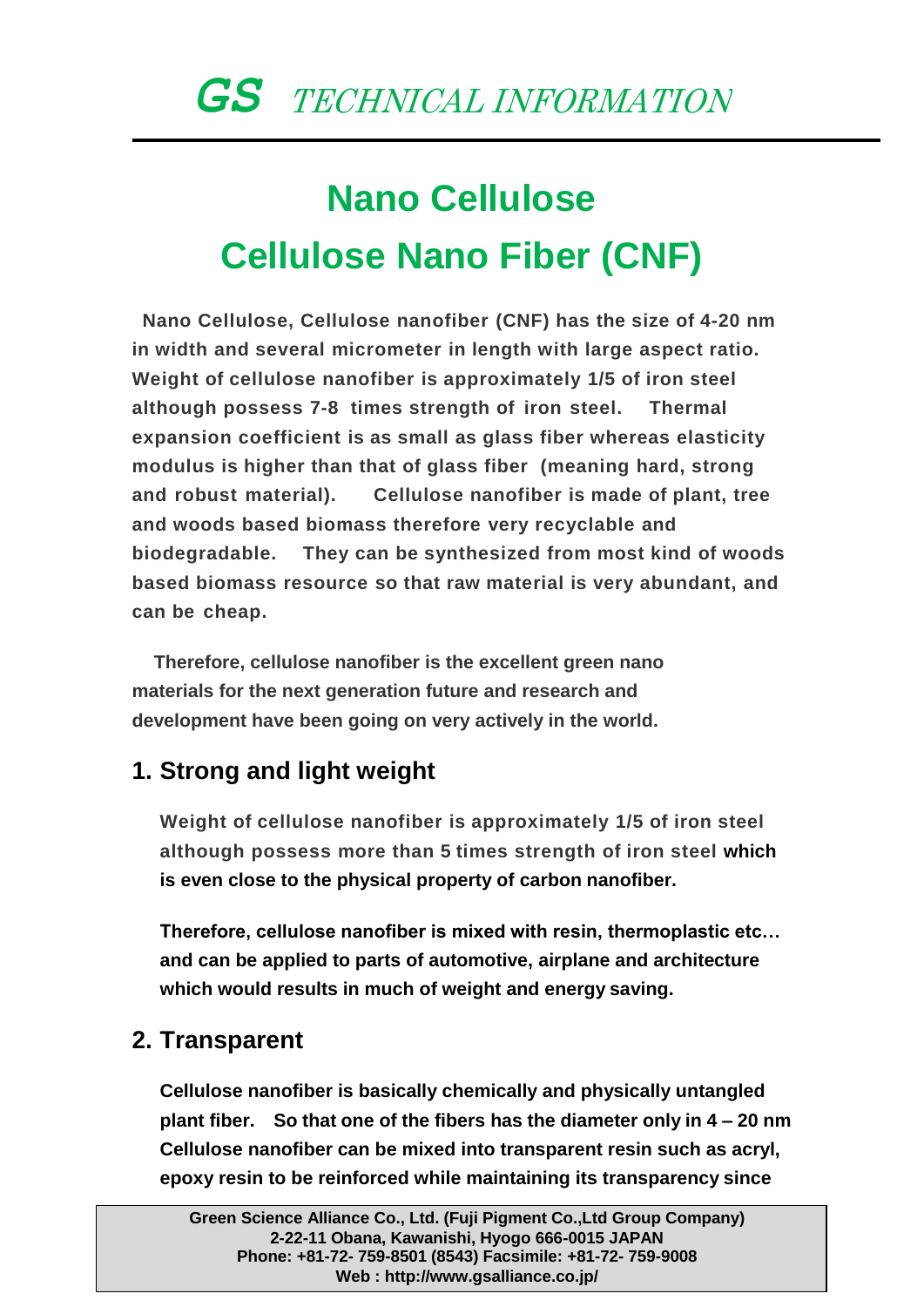**the size of cellulose nanofiber is much smaller than visible light wavelength range (400-800 nm)**

#### **3. Low Thermal Expansion Coefficient**

**Cellulose nanofiber will not expand even under high temperature so that can be used to increase the viscosity of such products as cosmetics, also can be replacement of glass.**

#### **4. Huge quantity of material resource**

**Cellulose nanofiber is made from woods, trees, plant based biomass materials so that material resource is huge, and c an be economically cheap in the end.**

#### **5. Economically friendly and cheap.**

**Because of huge material resource, price can be cheap after all.**

#### **6. Recyclable and biodegradable**

**Because cellulose nanofiber is made from all natural resources, they are very recyclable and biodegradable, very environmentally friendly.**

#### **7. Other features**

**High absorbing ability** 

**High surface area** 

**Edible**

**Biocompatible.**

#### **8. Application**

**A. Mix with plastic, resin (can be applied to parts for car, automotive, airplane, architecture etc…)**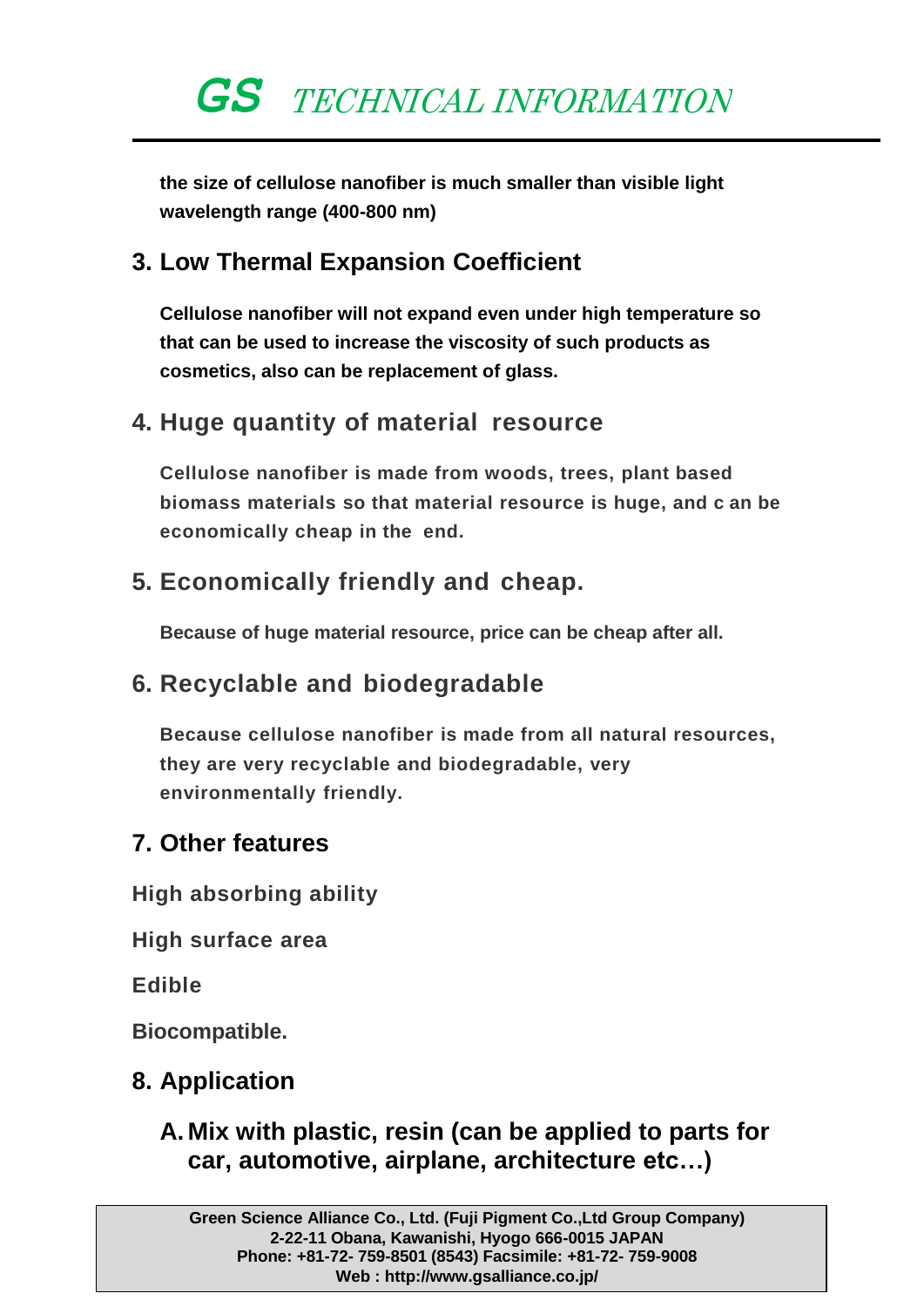- **B.Strengthen various types of plastic, resin, thermoplastic while weight can be lighter**
- **C. Filter**
- **D. Transparent thin conductive thin film for EL display, Solar cell**
- **E. Separator for lithium ion battery**
- **F. Support body for catalyst**
- **G.Artificial blood vessel, ligaments (Bio medical use)**
- **H. Food additive**
- **I. Cosmetic products**
- **J. Smoothing, reinforcing for paper**



**CNF dispersion in water**



**CNF dispersion in Phenyl Glycol**

| <b>CNF</b>                | $0.2 - 10 \%$           |
|---------------------------|-------------------------|
| <b>Additive and Resin</b> | $0.01 - 1%$             |
| Water                     | $89 - 99.9 %$           |
|                           | $1.0 - 300000$ mPa · s/ |
| <b>Viscosity</b>          | 25 °C                   |
| <b>CNF size</b>           | $20 - 500$ nm           |

**We can supply you in the form of cellulose nanofiber (CNF) in water dispersion. Also, we can make CNF dispersion in various type of organic solvent. Please consult with us which solvent you need such as alcohol, glycol ether based solvent, NMP, MEK, ethyl acetate etc… For example, below table indicates the basic property of CNF dispersion in water.**

**We also supply CNF composite materials mixed with various type of resin although trying to develop to mix higher CNF concentration.**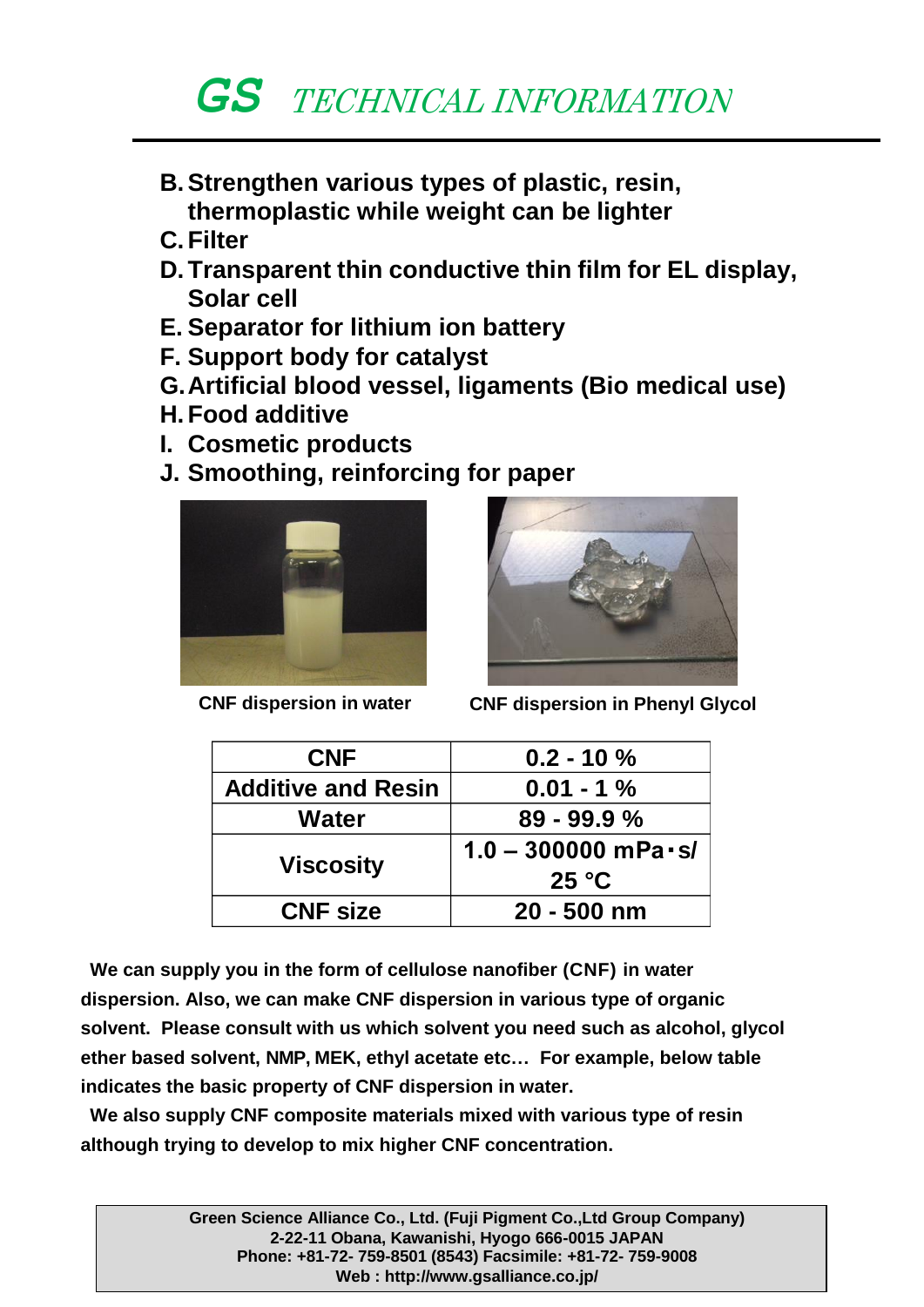

**CNF mixed PLA (Poly Lactic Acid) Compounds**



**CNF mixed Plastic test pieces**



**Chemically modified Cellulose**

**Below table indicates the basic physical properties of our CNF composite masterbatch with various type of resin.**

**Green Science Alliance Co., Ltd. (Fuji Pigment Co.,Ltd Group Company) 2-22-11 Obana, Kawanishi, Hyogo 666-0015 JAPAN Phone: +81-72- 759-8501 (8543) Facsimile: +81-72- 759-9008 Web :<http://www.gsalliance.co.jp/>**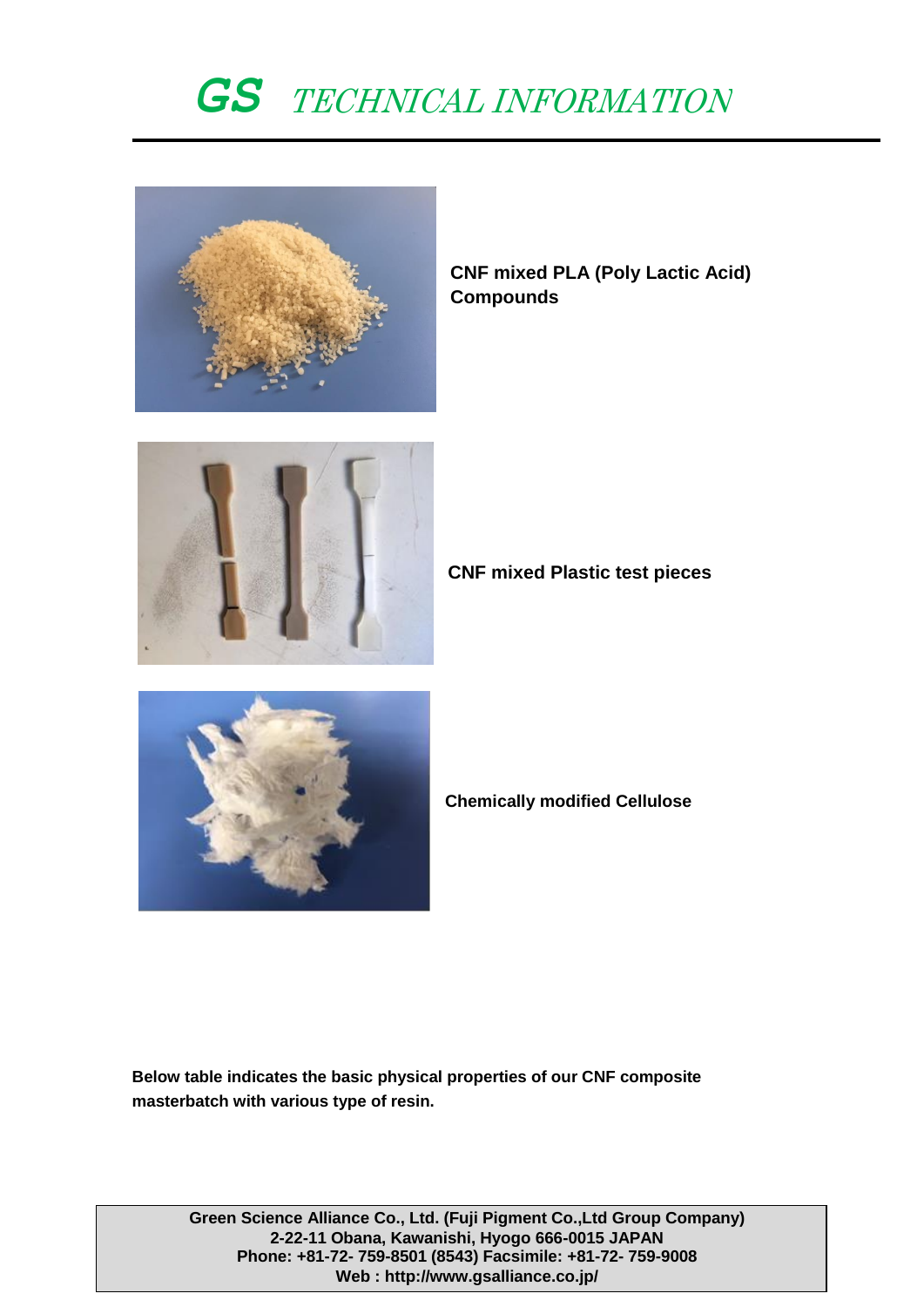### **Petroleum based Resin + Nano Cellulose Composite 1**

| <b>Type of Petroleum based Resin</b>                     | <b>CNF</b><br><b>Concent</b><br>ration<br>$(\%)$ | <b>Tensile</b><br><b>Strength</b><br>(MPa) | <b>Tensile</b><br><b>Stroke</b><br>(mm) | <b>Elasticity</b><br>(MPa) | <b>Bending</b><br><b>Strength</b><br>(MPa) | <b>Bending</b><br><b>Stroke</b><br>(mm) | <b>MFR</b><br>(g/<br><b>10min.)</b> | <b>Charpy</b><br><b>impact</b><br>test<br>(KJ/m2) |
|----------------------------------------------------------|--------------------------------------------------|--------------------------------------------|-----------------------------------------|----------------------------|--------------------------------------------|-----------------------------------------|-------------------------------------|---------------------------------------------------|
| <b>Low Density Polyethylene</b><br>(LDPE)                | $\mathbf{0}$                                     | 10                                         |                                         |                            |                                            |                                         | 6                                   |                                                   |
| <b>LDPE composite with CNF</b>                           | 23                                               | $15 - 17$                                  |                                         |                            |                                            |                                         |                                     |                                                   |
| <b>LDPE composite with CNF</b>                           | 33                                               | $24 - 25$                                  |                                         |                            |                                            |                                         | 2.4                                 |                                                   |
|                                                          |                                                  |                                            |                                         |                            |                                            |                                         |                                     |                                                   |
| <b>Linear Low Density</b><br><b>Polyethylene (LLDPE)</b> | $\mathbf{0}$                                     | 14.4                                       | 135                                     | 472                        | 11                                         | 15.9                                    |                                     |                                                   |
| <b>LDPE composite with CNF</b>                           | 20                                               | 24.8                                       | $\overline{\mathbf{8}}$                 | 1417                       | 26.2                                       | 13.7                                    |                                     |                                                   |
|                                                          |                                                  |                                            |                                         |                            |                                            |                                         |                                     |                                                   |
| <b>Polypropylene (PP)</b>                                | $\mathbf{0}$                                     | 32                                         | $6.2 - 7.1$                             | 1800 - 1900                | 59.4                                       | 9.4                                     | $20 - 21$                           |                                                   |
| <b>PP composite with CNF</b>                             | 23                                               | $38 - 39$                                  | $3.8 - 5.2$                             | $2600 - 3200$              |                                            |                                         |                                     |                                                   |
| <b>PP composite with CNF</b>                             | 33                                               | $41 - 42$                                  |                                         |                            |                                            |                                         |                                     |                                                   |
| <b>PP composite with CNF</b>                             | 40                                               | $48 - 49$                                  |                                         | 3400                       | 80.3                                       | 7.7                                     | $2.1 - 2.5$                         |                                                   |
|                                                          |                                                  |                                            |                                         |                            |                                            |                                         |                                     |                                                   |
| <b>Poly Styrene (PS)</b>                                 | $\mathbf{0}$                                     | 29                                         |                                         |                            |                                            |                                         |                                     |                                                   |
| <b>PS composite with CNF</b>                             | 23                                               | $36 - 37$                                  |                                         |                            |                                            |                                         |                                     |                                                   |
|                                                          |                                                  |                                            |                                         |                            |                                            |                                         |                                     |                                                   |
| <b>Polymethyl methacrylate</b>                           | $\mathbf{0}$                                     | 42                                         |                                         |                            |                                            |                                         |                                     |                                                   |
| <b>PMMA composite with CNF</b>                           | 23                                               | $56 - 57$                                  |                                         |                            |                                            |                                         |                                     |                                                   |
|                                                          |                                                  |                                            |                                         |                            |                                            |                                         |                                     |                                                   |
| Polyamide 6 (PA6)                                        | $\mathbf{0}$                                     | 42                                         |                                         |                            |                                            |                                         | $24 - 25$                           |                                                   |
| Polyamide 6 (PA6) composite<br>with CNF                  | 13                                               | $53 - 79$                                  | $7.1 - 8.9$                             | 3200 - 3300                | $95 - 96$                                  | $10.5 - 11.2$                           | $21 - 22$                           | $33 - 34$                                         |
|                                                          |                                                  |                                            |                                         |                            |                                            |                                         |                                     |                                                   |
| <b>Poly Vynil Chloride (PVC)</b>                         | $\mathbf{0}$                                     | 12                                         |                                         |                            |                                            |                                         |                                     |                                                   |
| <b>PVC composite with CNF</b>                            | 23                                               | $22 - 23$                                  |                                         |                            |                                            |                                         |                                     |                                                   |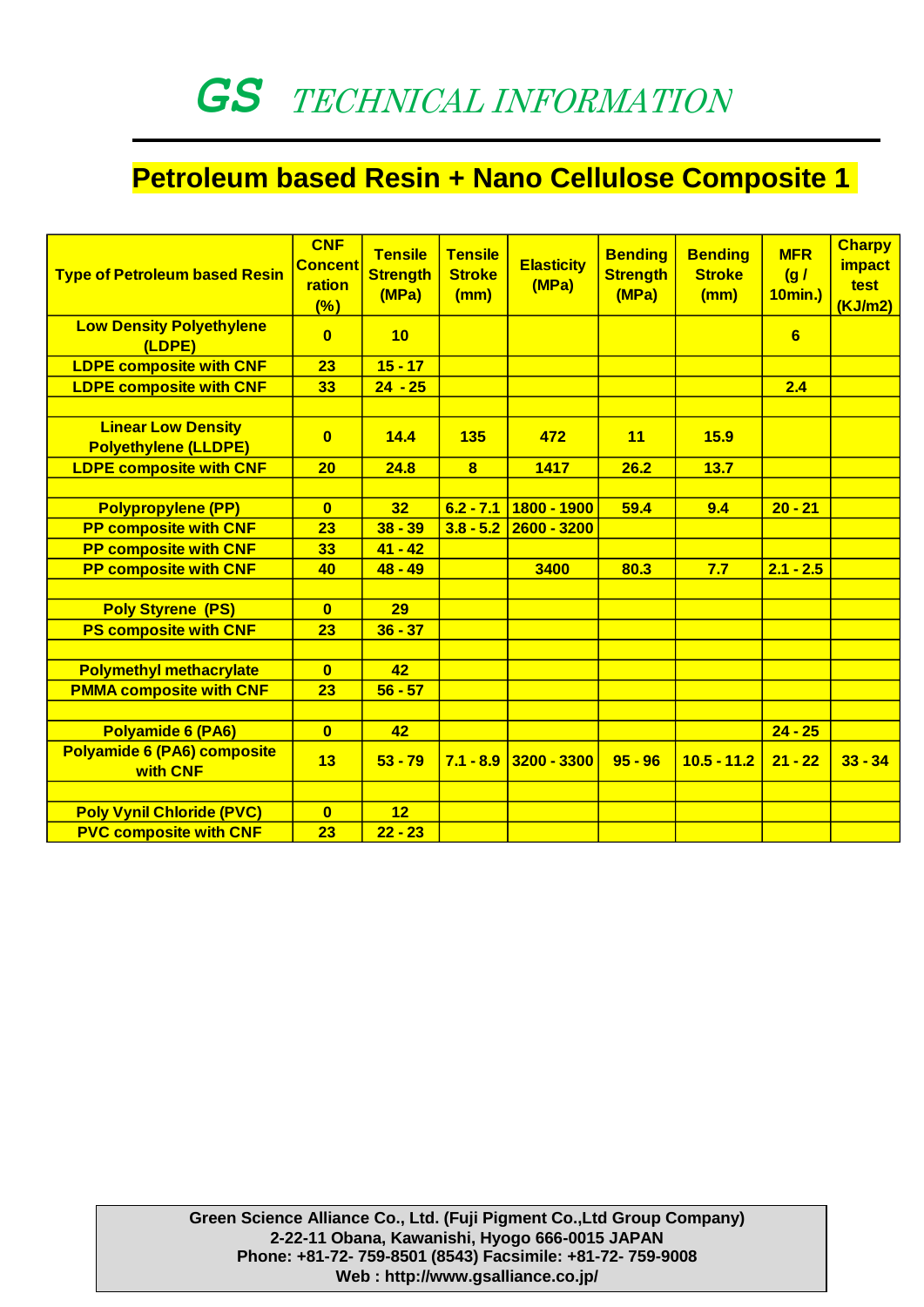### **Petroleum based Resin + Nano Cellulose Composite 2**

| <b>Type of Petroleum based Resin</b>   | <b>CNF</b><br><b>Concen</b><br>tration<br>(%) | <b>Tensile</b><br><b>Strength</b><br>(MPa) | <b>Tensile</b><br><b>Stroke</b><br>(mm) | <b>Elasticity</b><br>(MPa)            | <b>Bending</b><br><b>Strength</b><br>(MPa) | <b>Bending</b><br><b>Stroke</b><br>(mm) | <b>MFR</b><br>(g/<br>10min.) | <b>Charpy</b><br><i>impact</i><br>test<br>(KJ/m2) |
|----------------------------------------|-----------------------------------------------|--------------------------------------------|-----------------------------------------|---------------------------------------|--------------------------------------------|-----------------------------------------|------------------------------|---------------------------------------------------|
| <b>Acrylonitrile butadiene styrene</b> | $\mathbf{0}$                                  | 43                                         | $\overline{\mathbf{3}}$                 | 1600 - 1700                           |                                            |                                         |                              |                                                   |
| <b>ABS composite with CNF</b>          | 23                                            | $50 - 55$                                  | $2.9 - 3.0$                             | 2900 - 3300                           | $66 - 67$                                  | $5.4 - 5.8$                             |                              |                                                   |
|                                        |                                               |                                            |                                         |                                       |                                            |                                         |                              |                                                   |
| <b>Polycarbonate (PC)</b>              | $\bf{0}$                                      | 49                                         | 3.6                                     | 1907                                  |                                            |                                         |                              |                                                   |
| <b>PC composite with CNF</b>           | 23                                            | 70                                         | 3.8                                     | 3137                                  |                                            |                                         |                              |                                                   |
|                                        |                                               |                                            |                                         |                                       |                                            |                                         |                              |                                                   |
| polyvinyl butyral (PVB)                | $\mathbf{0}$                                  | 44                                         |                                         |                                       |                                            |                                         |                              |                                                   |
| <b>PVB composite with CNF</b>          | 23                                            | $54 - 55$                                  |                                         |                                       |                                            |                                         |                              |                                                   |
|                                        |                                               |                                            |                                         |                                       |                                            |                                         |                              |                                                   |
| <b>Thermoplastic Poly Urethane</b>     | $\mathbf{0}$                                  | 25                                         |                                         |                                       | 2.5                                        | 23.2                                    |                              |                                                   |
| <b>TPU composite with CNF</b>          | 30                                            | 32                                         | 29                                      | 686                                   | 18.3                                       | 15.4                                    |                              |                                                   |
|                                        |                                               |                                            |                                         |                                       |                                            |                                         |                              |                                                   |
| polyacetal, polyoxymethylene           | $\overline{0}$                                | 52                                         | $4.4 - 6.1$                             | $2000 - 2200$                         |                                            |                                         |                              |                                                   |
| <b>POM composite with CNF</b>          | 23                                            | $68 - 72$                                  | $3.4 - 4.3$                             | $3900 - 4100$   100 - 102   9.1 - 9.9 |                                            |                                         |                              |                                                   |
|                                        |                                               |                                            |                                         |                                       |                                            |                                         |                              |                                                   |
| Ethylene a Olefin Copolymer            | $\mathbf{0}$                                  | 7.3                                        |                                         | 22.7                                  | 1.5                                        |                                         |                              |                                                   |
| Ethylene a Olefin Copolymer with       | 33                                            | $\overline{7}$                             |                                         | 370                                   | 6.7                                        |                                         |                              |                                                   |
|                                        |                                               |                                            |                                         |                                       |                                            |                                         |                              |                                                   |
| ethylene vinyl acetate (EVA)           | $\mathbf{0}$                                  | 6                                          | 273                                     | 43.5                                  | 2.8                                        | 20.7                                    |                              |                                                   |
| <b>EVA composite with CNF</b>          | 30                                            | 12                                         | 14                                      | 286                                   | 9.7                                        | 18                                      |                              |                                                   |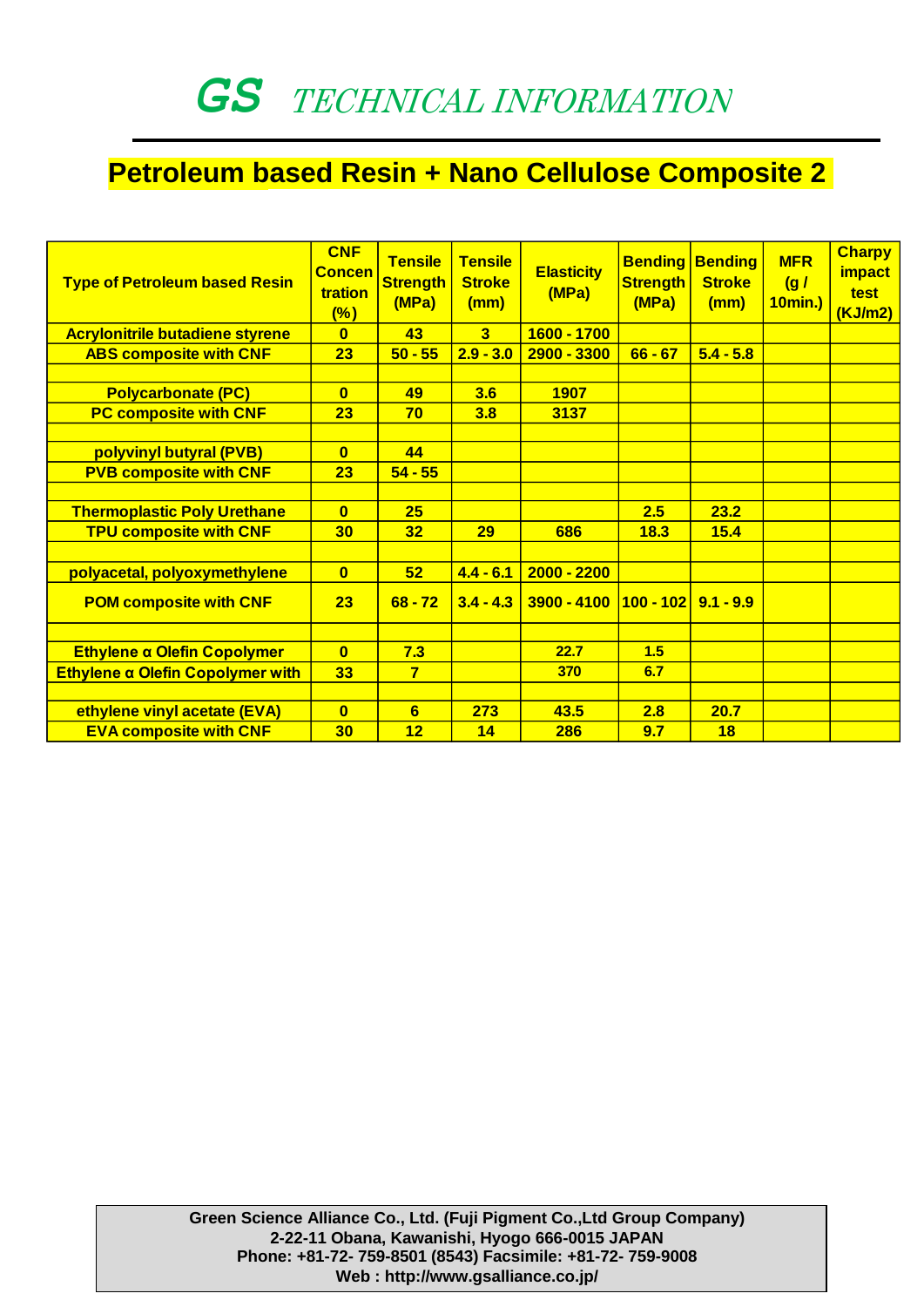### **Biodegradable Resin + Nano Cellulose Composite**

| <b>Type of Biodegradable Resin</b>                 | <b>CNF</b><br><b>Concent</b><br>ration<br>$(\%)$ | <b>Tensile</b><br><b>Strength</b><br>(MPa) | <b>Tensile</b><br><b>Stroke</b><br>(mm) | <b>Elasticity</b><br>(MPa) | <b>Bending</b><br><b>Strength</b><br>(MPa) | <b>Bending</b><br><b>Stroke</b><br>(mm) | <b>MFR</b><br>(g/<br>10min.) | <b>Charpy</b><br>impact<br>test<br>(KJ/m2) |
|----------------------------------------------------|--------------------------------------------------|--------------------------------------------|-----------------------------------------|----------------------------|--------------------------------------------|-----------------------------------------|------------------------------|--------------------------------------------|
| polycaprolactone (PCL)                             | $\bf{0}$                                         | $\overline{2}$                             |                                         |                            |                                            |                                         |                              |                                            |
| <b>PCL composite with CNF</b>                      | 23                                               | 8.5                                        |                                         |                            |                                            |                                         |                              |                                            |
|                                                    |                                                  |                                            |                                         |                            |                                            |                                         |                              |                                            |
| starch based plastic                               | $\bf{0}$                                         | 8                                          |                                         |                            |                                            |                                         | $42 - 52$                    |                                            |
| starch based plastic composite<br>with CNF         | 23                                               | 19.5                                       |                                         |                            |                                            |                                         |                              |                                            |
|                                                    |                                                  |                                            |                                         |                            |                                            |                                         |                              |                                            |
| starch + PBAT based plastic                        | $\bf{0}$                                         | 11                                         | 198                                     | 258.7                      |                                            |                                         |                              |                                            |
| starch + PBAT based plastic<br>composite with CNF  | 25                                               | 24                                         | 4.2                                     | 1640                       |                                            |                                         |                              |                                            |
|                                                    |                                                  |                                            |                                         |                            |                                            |                                         |                              | $16 - 18$                                  |
| starch + PLA based plastic                         | $\bf{0}$                                         | 29                                         | 2.4                                     | 1869                       | 42.7                                       | 4.8                                     |                              |                                            |
| starch + PLA based plastic<br>composite with CNF   | 23                                               | 34                                         | 1.3                                     | 3567                       | 59                                         | 3                                       |                              |                                            |
|                                                    |                                                  |                                            |                                         |                            |                                            |                                         |                              |                                            |
| <b>Poly buthylene succinate (PBS)</b>              | $\mathbf{0}$                                     | 38                                         | $7.1 - 8.8$                             | 660 - 680                  | 31                                         | 14                                      |                              |                                            |
| <b>PBS composite with CNF</b>                      | 26                                               | 48                                         |                                         |                            | 52                                         | 12                                      |                              |                                            |
|                                                    |                                                  |                                            |                                         |                            |                                            |                                         |                              |                                            |
| <b>Poly Lactic Acid (PLA)</b>                      | $\bf{0}$                                         | 62                                         | 2.8                                     | 2831                       | 98                                         | 7.4                                     | $62 - 78$                    |                                            |
| <b>PLA composite with CNF</b>                      | 23                                               | 70                                         | 3.4                                     | 3800                       | 117                                        | 4.8                                     | $13 - 15$                    | $35 - 36$                                  |
|                                                    |                                                  |                                            |                                         |                            |                                            |                                         |                              |                                            |
| poly(butylene adipate-co-<br>terephthalate) (PBAT) | $\bf{0}$                                         | 12                                         |                                         |                            |                                            |                                         |                              |                                            |
| <b>PBAT composite with CNF</b>                     | 23                                               | 18.5                                       |                                         |                            |                                            |                                         |                              |                                            |
|                                                    |                                                  |                                            |                                         |                            |                                            |                                         |                              |                                            |
| polyhydroxyalkanoate (PHA)                         | $\bf{0}$                                         | 16                                         |                                         |                            |                                            |                                         |                              |                                            |
| <b>PHA composite with CNF</b>                      | 30                                               | 24.5                                       |                                         |                            |                                            |                                         |                              |                                            |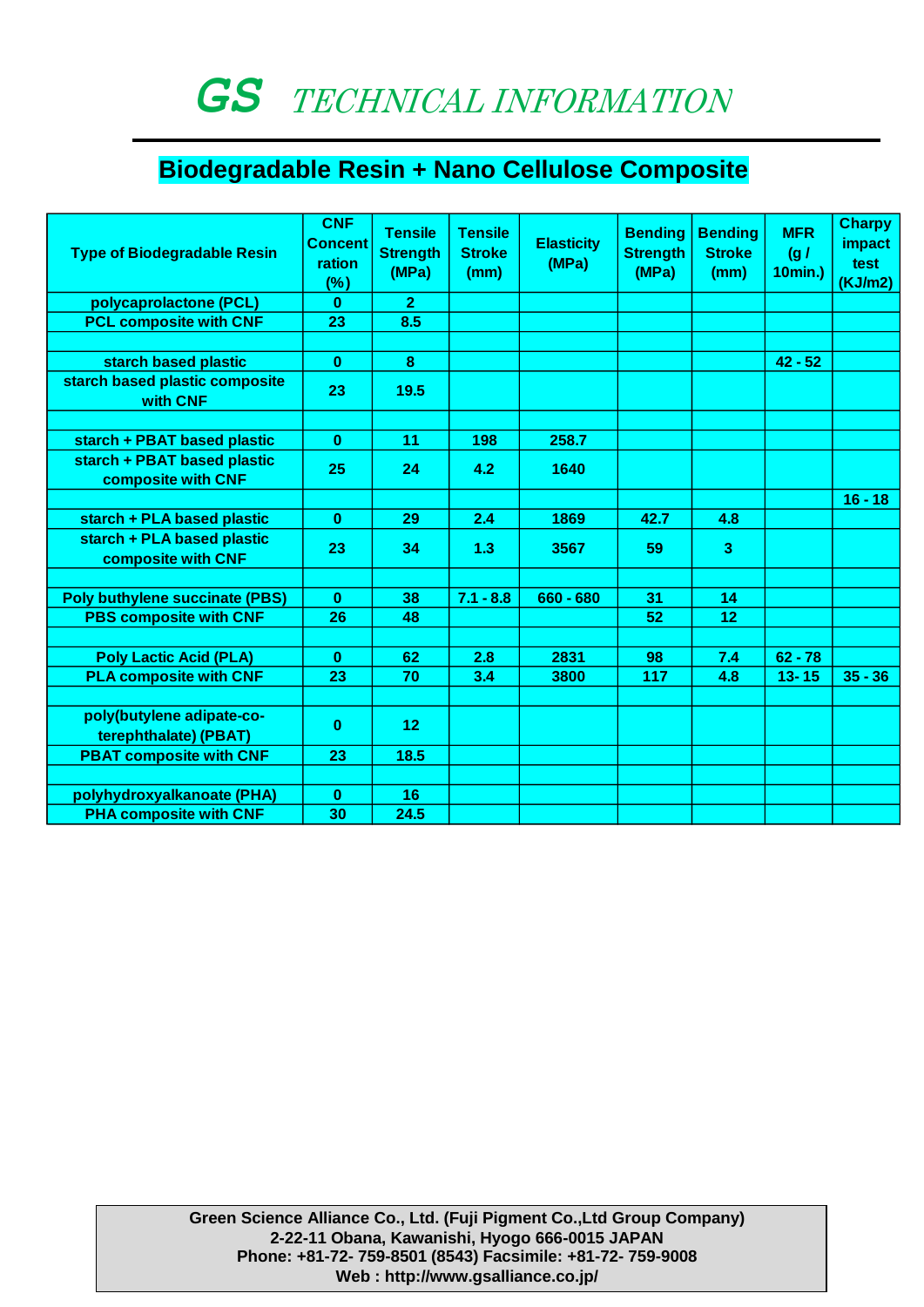#### **Biodegradable Resin + Wood, Waste Wood, Paper, Waste Paper, Nano Cellulose Composite**

| <b>Type of Biodegradable Resin</b>                                                               | <b>CNF</b><br><b>Concent</b><br>ration<br>$(\%)$ | <b>Tensile</b><br><b>Strength</b><br>(MPa) | <b>Tensile</b><br><b>Stroke</b><br>(mm) | <b>Elasticity</b><br>(MPa) | <b>Bending</b><br><b>Strength</b><br>(MPa) | <b>Bending</b><br><b>Stroke</b><br>(mm) | <b>MFR</b><br>(g/<br>10min.) | <b>Charpy</b><br><b>impact</b><br>test<br>(KJ/m2) |
|--------------------------------------------------------------------------------------------------|--------------------------------------------------|--------------------------------------------|-----------------------------------------|----------------------------|--------------------------------------------|-----------------------------------------|------------------------------|---------------------------------------------------|
| <b>Starch based Biodegradable Resin</b>                                                          | $\bf{0}$                                         | 12                                         |                                         |                            |                                            |                                         | $42 - 52$                    |                                                   |
| <b>Starch based Biodegradable Resin</b><br><b>Composite with CNF</b>                             | 23                                               | $23 - 24$                                  |                                         |                            |                                            |                                         |                              |                                                   |
|                                                                                                  |                                                  |                                            |                                         |                            |                                            |                                         |                              |                                                   |
| <b>Cellulose based Biodegradable</b><br><b>Resin</b>                                             |                                                  | $40 - 44$                                  |                                         | $2.1 - 3.8$ 2300 - 2400    | $45 - 48$                                  | $5.1 - 5.4$                             |                              |                                                   |
| <b>Cellulose based Biodegradable</b><br><b>Resin Composite with CNF</b>                          | 23                                               | $50 - 51$                                  | $3.9 - 4.8$                             | $ 3000 - 3100 $            | $47 - 50$                                  | $7.9 - 8.1$                             |                              |                                                   |
| <b>Cellulose based Biodegradable</b><br><b>Resin Composite with Wood, Waste</b><br><b>Wood</b>   | 10                                               | $45 - 48$                                  | $4.2 - 4.9$                             | $ 2500 - 2600 $            | $41 - 44$                                  | $7.4 - 7.9$                             |                              |                                                   |
| <b>Cellulose based Biodegradable</b><br><b>Resin Composite with Paper, Waste</b><br><b>Paper</b> | 23                                               | $46 - 49$                                  | $4.8 - 4.9$                             | $ 2600 - 2700 $            | $44 - 46$                                  | $7.5 - 8.2$                             |                              |                                                   |
|                                                                                                  |                                                  |                                            |                                         |                            |                                            |                                         |                              |                                                   |
| <b>PLA Composite with Paper, Waste</b><br><b>Paper</b>                                           | $40 - 50$                                        | $58 - 62$                                  | $1.9 - 2.6$                             | $ 3400 - 3500 $            | $73 - 79$                                  | $2.6 - 2.9$                             |                              |                                                   |
| <b>PLA Composite with Paper, Waste</b><br><b>Paper and CNF</b>                                   | $50 - 55$                                        | $64 - 66$                                  | $2.3 - 2.4$                             | 3600 - 3700                | $75 - 81$                                  | $2.3 - 2.8$                             |                              |                                                   |
|                                                                                                  |                                                  |                                            |                                         |                            |                                            |                                         |                              |                                                   |
| <b>PHBV Composite with Paper, Waste</b><br><b>Paper</b>                                          | 35                                               | $26 - 29$                                  | $1.4 - 1.9$                             | $ 2900 - 3000 $            | $53 - 54$                                  | $2.9 - 3.1$                             |                              |                                                   |
| <b>PHBV Composite with Paper, Waste</b><br><b>Paper and CNF</b>                                  | $38 - 45$                                        | $29 - 32$                                  | $1.7 - 2.0$                             | $ 3000 - 3100 $            | $55 - 56$                                  | $3.1 - 3.3$                             |                              |                                                   |
|                                                                                                  |                                                  |                                            |                                         |                            |                                            |                                         |                              |                                                   |
| <b>PHBV Composite with Wood, Waste</b><br><b>Wood</b>                                            | 10.5                                             | $30 - 32$                                  | $1.8 - 2.4$                             | $ 2700 - 2800 $            |                                            |                                         |                              |                                                   |

**Green Science Alliance Co., Ltd. (Fuji Pigment Co.,Ltd Group Company) 2-22-11 Obana, Kawanishi, Hyogo 666-0015 JAPAN Phone: +81-72- 759-8501 (8543) Facsimile: +81-72- 759-9008 Web :<http://www.gsalliance.co.jp/>**